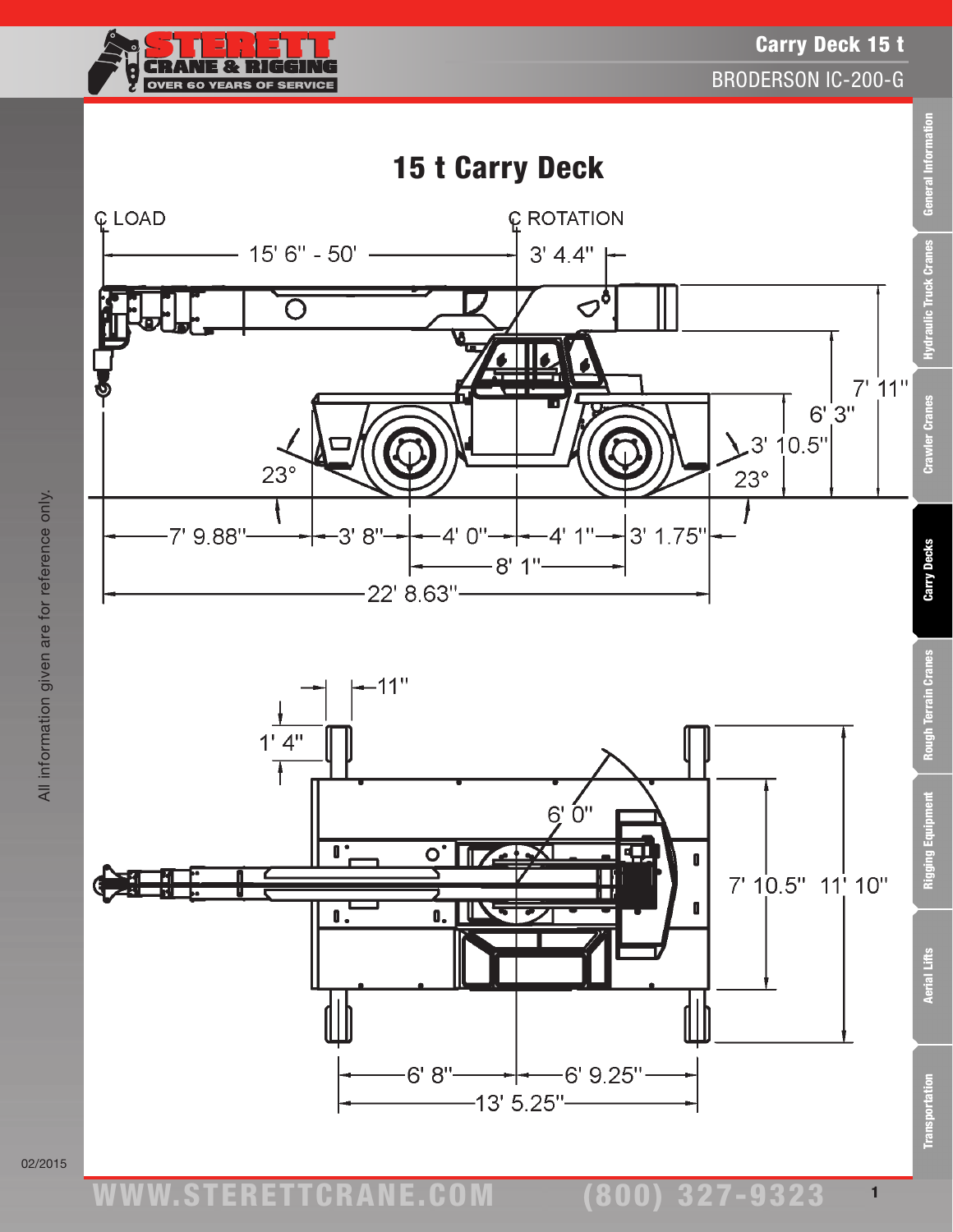

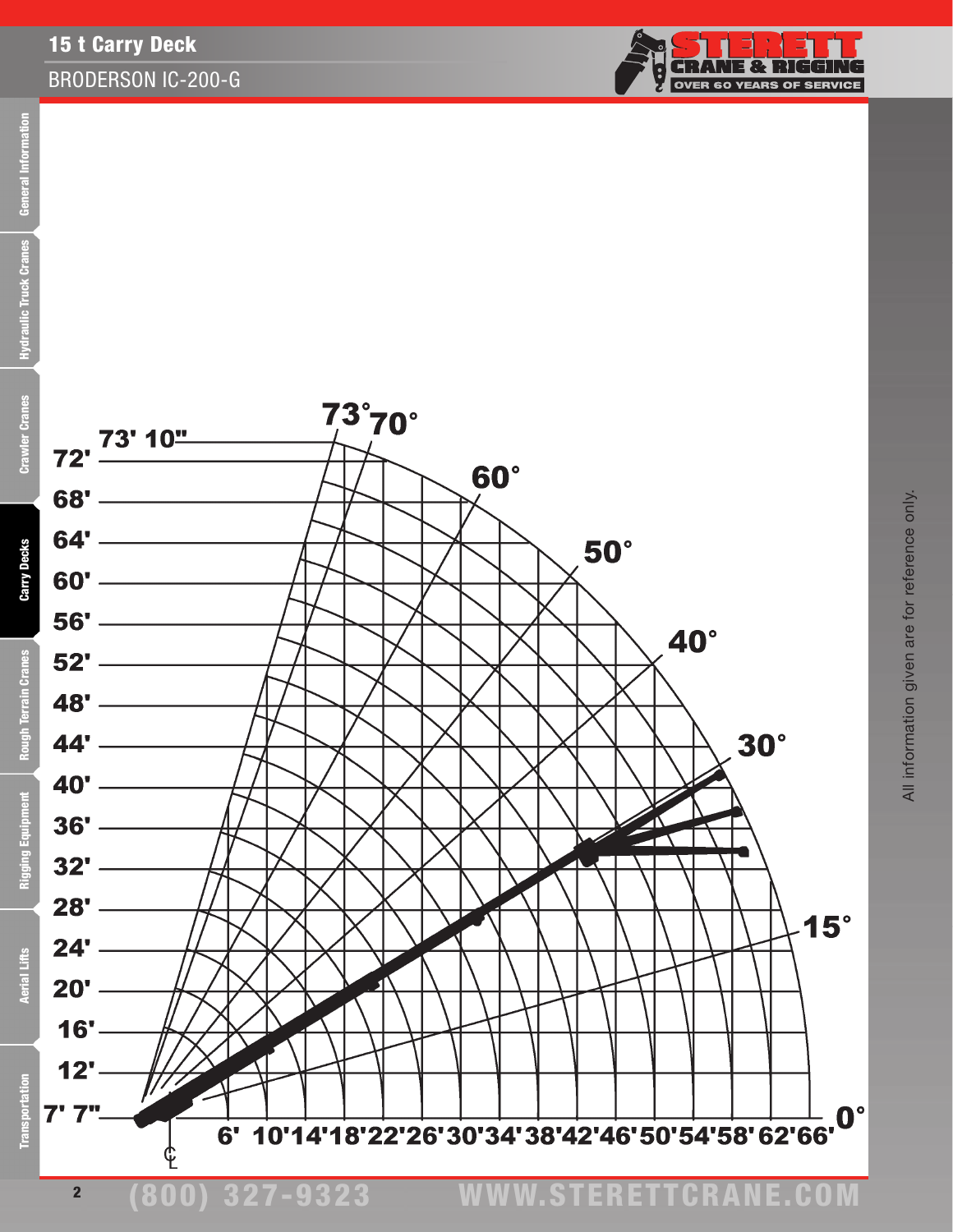|            |                                 |                |                   | <b>Carry Deck 15 t</b>    |  |
|------------|---------------------------------|----------------|-------------------|---------------------------|--|
|            | <b>OVER 60 YEARS OF SERVICE</b> |                |                   | <b>BRODERSON IC-200-G</b> |  |
|            |                                 |                |                   |                           |  |
|            | ≡≣                              | ſП             |                   | 85                        |  |
| 15.6-50 ft | none                            | 13'5.25"x10'6" | over front / 360° | 85%                       |  |
| ft         | over front                      |                | 360°              | ft                        |  |
| $\,$ 6     | 30                              |                | 30                | $6\,$                     |  |
| $\delta$   | 22.4                            |                | 22.4              |                           |  |
| 10         | 18.5                            |                | $\,8\,$<br>10     |                           |  |
| 12         | 15.7                            |                | 12                |                           |  |
| 14         | 13.5                            |                | 14                |                           |  |
| 16         | 10.8                            |                | 16                |                           |  |
| 18         | 9.56                            |                | 10.8<br>9.56      | 18                        |  |
| 20         | 8.55                            |                | 20                |                           |  |
| 22         | 7.7                             |                | 22                |                           |  |
| 24         | 6.98                            |                | 24                |                           |  |
| 26         | 6.35                            |                | 26                |                           |  |
| 28         | 5.8                             |                | 28                |                           |  |
| 30         | 5.32                            |                | 30                |                           |  |
| 32         | 4.9                             |                | 32                |                           |  |
| 34         | 4.52                            |                | 34                |                           |  |
| 38         | 3.87                            |                | 38                |                           |  |
| 42         | 3.34                            | 2.97<br>2.4    |                   | 42                        |  |
| 46         | 2.89                            | 1.84           |                   | 46                        |  |
| 50         | 2.52                            |                | 1.75              | 50                        |  |
|            |                                 |                |                   |                           |  |
|            |                                 | <u> 1771 </u>  |                   | 85                        |  |
| 15.6-50 ft | none                            | on tires       | over front / 360° | 85%                       |  |
| ft         | over front                      |                | 360°              | ft                        |  |
| $\,6\,$    | 16.4                            |                | 16                | $\,$ 6 $\,$               |  |
| $\delta$   | 13                              |                | 12.5              |                           |  |
| 10         | 10.5                            | 10             |                   | $\,8\,$<br>$10$           |  |
| 12         | 8.7                             |                | 8.04              |                           |  |
| 14         | 7.2                             |                | 6.5               |                           |  |
| 16         | 6.2                             |                | 5.33              |                           |  |
| 18         | 5.4                             |                | 4.45              |                           |  |
| 20         | 4.7                             |                | 3.72              |                           |  |
| 22         | 4.2                             | 3.14           |                   | 20<br>22                  |  |
| 24         | 3.7                             |                | 2.68              |                           |  |
| 26         | 3.2                             |                | 2.3               | 24<br>26                  |  |
| 28         | 2.8                             |                | 1.98              | 28                        |  |
| 30         | 2.46                            |                | 1.7               |                           |  |
| 32         | 2.15                            |                | 1.47              | 30<br>32                  |  |
| 34         | 1.85                            |                | 1.26              | 34                        |  |
| 38         | 1.3                             |                | 0.92              | 38                        |  |
| 42         | 0.95                            |                | 0.64              | 42                        |  |
| 46         | 0.65                            |                | 0.39              | 46                        |  |
| 50         | 0.55                            |                |                   |                           |  |

02/2015

(800) 327-9323